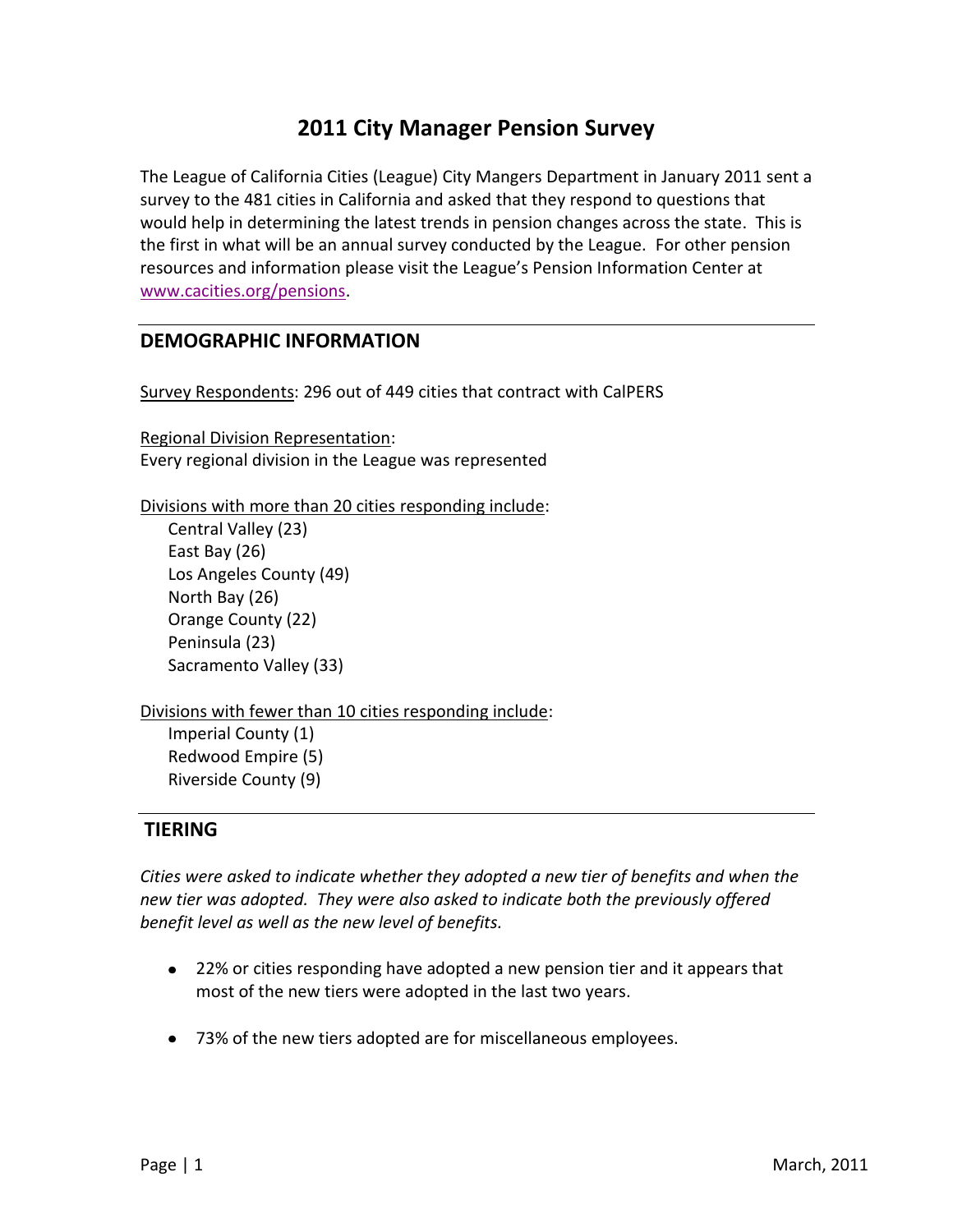### Trends in Fire Plans

Most cities that negotiated changes to their fire plans reduced benefit levels. Most cities that provided the 3% at 50 plan adopted a lower benefit of 3% at 55 plan. The 2% at 50 plan is the second most commonly adopted new formula.

#### Trends in Police Plans

Most cities that negotiated changes to their fire plans reduced benefit levels. Most cities that provided the 3% at 50 plan adopted a lower benefit of 3% at 55 plan. The 2% at 50 plan is the second most commonly adopted new formula.

#### Trends in Miscellaneous Plans

The survey indicates that there is no commonly offered benefit level to miscellaneous employees. The 2% at 55, 2.5% at 55, and the 2.7% at 55 plans were equally provided by cities that responded. However, what is common among miscellaneous employees is that they are being offered a lower benefit level of 2% at 60.

### **COST SHARING**

*Cities were asked to provide information on whether they had negotiated an increase in employee cost sharing of pension costs*.

38% of cities responding have adopted some form of cost sharing with many of those changes occurring over the last two years.

#### Trends in Fire Plans

57% of cities that said they negotiated an increase in employee cost sharing indicated that their fire units will be picking up more of the pension costs. Formerly the common trend among these employees was to contribute 0% toward pension costs and now they are contributing 9%.

It also appears that 10% of these agencies have asked their fire units to pick up a portion of the employer contribution rate. Agencies have negotiated a 2—4% pick up of the employer contribution.

#### Trends in Police Plans

73% of cities that said they negotiated an increase in employee cost sharing indicated that their police units will be picking up more of the pension costs. Formerly the common trend among these employees was to contribute 0% toward pension costs and now they are contributing 9%.

It also appears that less than one-percent of these agencies have asked their police units to pick up a portion of the employer contribution rate. Agencies have negotiated a  $1-$ 4% pick up of the employer contribution.